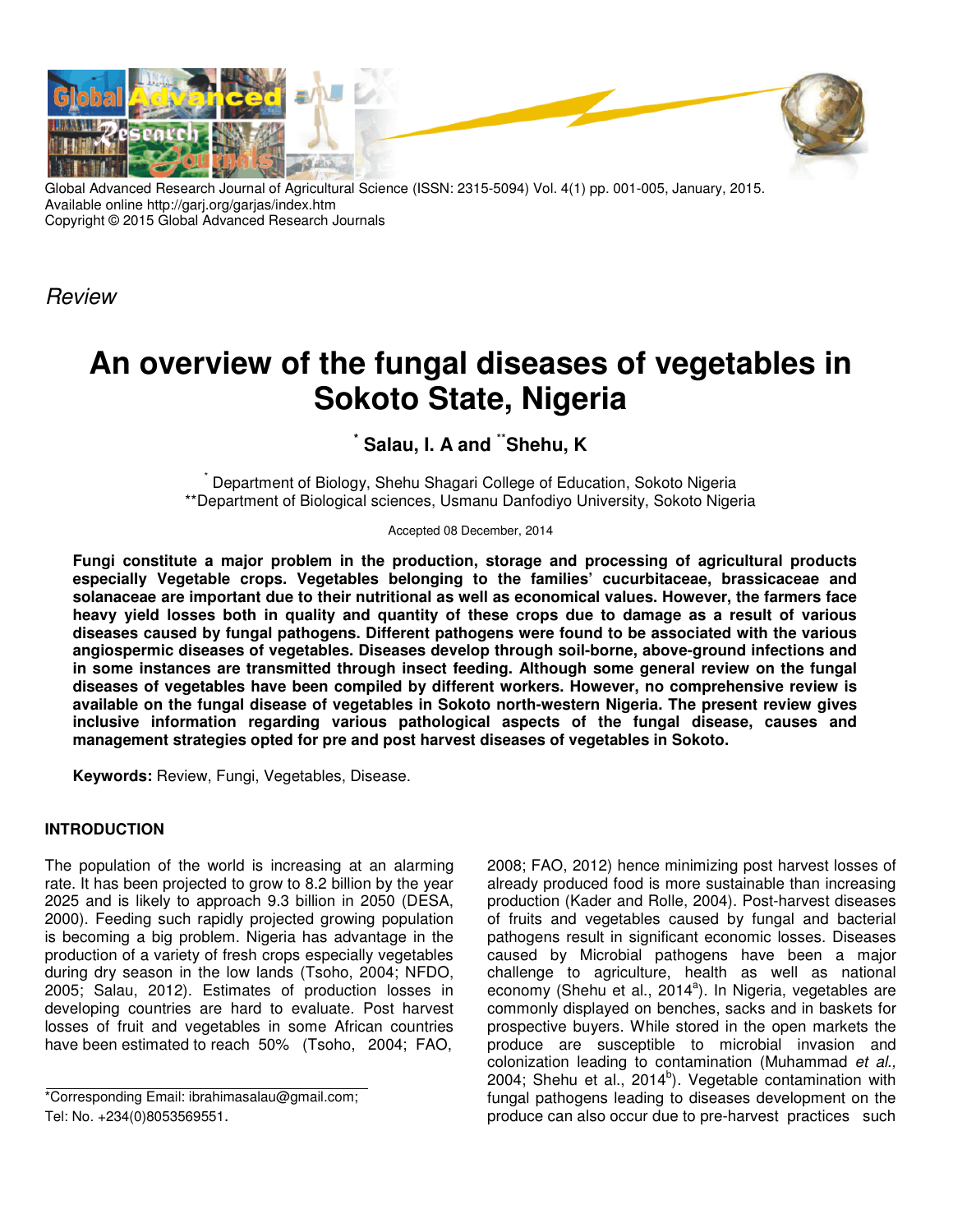as plant fertilization with manure, sewage sludge and from irrigated water. Other aspects which contribute to disease of vegetables include injuries, high temperature and storage in previously contaminated bins (Shehu *et al.,*  $2014^{\circ}$ . The study area is Sokoto which lies between latitude 13° 3'  $49^0$ N, longitude 5° 14' 89<sup>0</sup>E and at an altitude of 272 m above the sea level. It is located in the extreme North Western part of Nigeria. It was estimated to have a population of 427,760 people (NPC/FRN, 2007). The soil is predominantly ferruginous tropical type, texturally sandy and pH of the soil ranges between 6 and 7. Rainfall starts late from June and ends early, in September. The highest temperatures of 45°C during the hot season are experienced in the months of March and April. Harmattan, a dry cold and dusty condition is experienced between the months of November and February (Abdullahi *et al*., 2009; MOI, 2008; Udo and Mamman, 1993). Production of vegetable is a major occupation of people of Sokoto and neighboring states in north western Nigeria, especially in the dry season when rainy season cultivation is over. This activity is both an income earner as well as a source of employment to a large proportion or otherwise underemployed labour force (Ibrahim, 2005; Salau, 2012; Shehu and Aliero*,* 2011). Sokoto state is among the northern area endowed with low lands where substantial quantities of vegetable are grown under irrigation during the dry season (Dogondaji, 2005). Salau, (2012) observed that the low land although quite small in area is one of the most valuable agricultural resources in the state. In vegetable production, farmers adopt different cropping practices. These practices determine the quality and quantum of gross agricultural production and the crop-mix grown in an agricultural year.

 In current paper a review on the fungal disease of vegetables is described with reference to production, occurrence, symptomology, incidence, pathogenicity, losses and disease management.

# **Vegetable Production**

Our dependence on healthy vegetable crops as reliable source of food traced all barriers of nation and culture. Consumers in Nigeria now demand excellent quality vegetable from the farmers and vendors that produce or sale large volumes of high quality vegetables (Shehu *et al.,* 2014<sup>d</sup> ). Amaranth (*Amaranthus caudatus*), roselle (*Hibiscus sabdariffa*), kenaf (*Hibiscus cannabinus*) Onion (*Allium cepa*) and tomato (*Lycopersico esculentum*) are among the most common vegetables cultivated by farmers in Sokoto State, Nigeria both in the rainy and dry seasons (Salau *et al.,* 2012; Shehu and Aliero 2010). The vegetables grow in varied types of soil – sandy loam to clay and also tolerate moderate acidic and saline soils. The optimum temperature for its cultivation vegetables is 15 to

 $27^{\circ}$ C. Amaranth is a quick – growing green leafy vegetable and is often uprooted when it is 8 to 10 cm tall (3 to 4 weeks after sowing). Its flowers mature in 90 to 95 days. Roselle is an annual herb of the malvaceae family, it bears leaves, calyces and seeds which are edible and have versatile uses. The plant has an overall growing period of 4 to 6 months. The young plant is often uprooted when it is 3 to 4 weeks old for sale and consumption (Salau*,* 2012).

## **Diseases of Vegetables**

Fungal disease constitutes a menace in vegetable production, and many pathogens have been associated with vegetable plant in the field as well in the storage and processing stage.

The principal fungal fruit rots reported all over the world with varying intensities on vegetables includes *Alternaria*  rot caused by *A. solani* and *A. tenuis, Phytophthora* rot caused by *Phytophthora infestans*, *nicotianae* var*. parasitica,* Anthracnose ripe rot caused by *Colletotrichum phomoides*, *Phoma* rot *Phoma destructiva*  and *Fusarium* rot caused by *Fusarium* spp*.* (Ibrahim, 2002; Iqbal *et al*., 2003; Patel *et al*., 2005; Ali *et al.,* 2005; Salau *et al.,* 2012). Purple blotch disease of onion caused by *Alternaria porri* was found to be endemic in sokoto state. Is an important disease of onion worldwide and is more prevalent in warm, humid environment. The disease is a major constraint to onion production in Nigeria with a yield loss ranging from 25 – 40% annually ('Yar'adua, 2003; Shehu and Muhammad 2011). The pathogen is soil borne and its inoculum can remain viable in the soil for many years. (Shehu *et al.,* 2014<sup>d</sup>). Early blight, caused by the fungus *Alternaria solani*, appears first on the lower leaves, usually after a heavy fruit set. It normally forms a few large (up to 1/2 inch) spots on a leaf. The spots are dark brown to black and roughly circular. Concentric rings develop in the spot forming a "target spot". The leaf area around each target spot turns yellow, and soon the entire leaf turns yellow and drops. *Alternaria* rot has been considered as the most common disease of tomato fruits and causes heavy losses in quality of the fruits, thus rendering large quantity of tomato fruits unfit for consumption. The disease was reported by Ibrahim (2002), Salau (2012) Shehu *et al.,*  $(2014^{\circ})$  from the Sokoto. The causal organism was isolated from the dead leaves of leafy vegetables and afterward it was reported from the decaying tomato fruits. Salau *et al.,* (2012) reported that *A. solani* was mainly responsible for the tomato decay and typical symptoms occurred on stem were brown to black, depressed and usually with distinct rings. Ibrahim (2002) reported that the spot range in size from minute pin-heads to areas extending completely across the surface of the fruit giving it a flattened appearance. Fusarium rot is considered most destructive on vegetables has been reported from (Ibrahim *et al.,*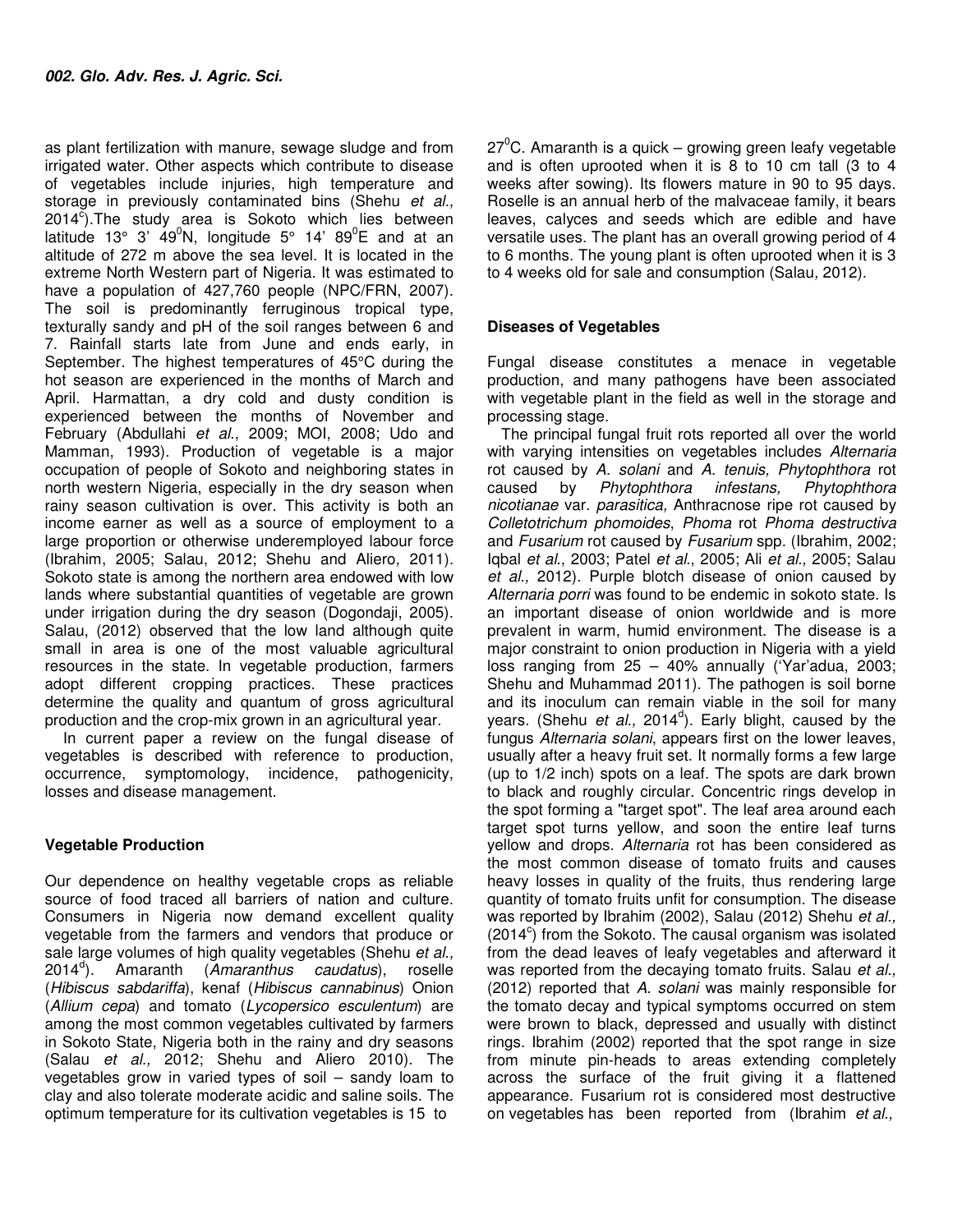2011). Number of different Fusarium species has been found associated with this rot. Fungal species of *Acremonium*, *Alternaria*, *Fusarium*, and *Plectosporium* were also detected in surveyed sites (Salau *et al.,* 2012) *Alternaria tenuissima*–like species are both endophytes and latent pathogens of *Amaranthus hybridus*. The group consists of the most common fungi isolated from asymptomatic; surface disinfested leaves of *Amaranthus hybridus* collected from the field in Sokoto.

## **Sources of Inoculums**

Microbial organisms defend on different factors including soil condition that could be the reservoir of food borne pathogens or water for irrigation (Ibeyessie, 2007). Water may be source of different pathogens; they could be transferred from water to the vegetables (Shehu *et al.,* 2014<sup>a</sup>; Shehu *et al,* 2014<sup>b</sup>) organic fertilizers (sewage sludge, animal manure, compost) may also be potential risk for contamination of vegetables. Vegetables may also be contaminated during harvest (due to lack of sanitary facilities to workers or dirty storage facility) or post harvest treatment (handling, storage and transportation). Therefore, to minimize the risk of infection or intoxication associated with vegetables, potential source of contamination should be identified and specific measures and intervention to prevent and minimize the risk of contamination should be considered and correctly implemented (Aliero and Ibrahim 2014).

#### **Factors that Influence vegetable Disease**

Vegetable losses vary each year, prevailing weather while the crops are growing and at harvest contribute greatly to the possibility of decay certain cultivars are more prone to decay than are others to specific pathogens. In a recent study, it was found that resistance of major vegetable cultivars to the fungi that cause blue mold, gray mold, bull's-eye rot, and Mucor rot was dependent on cultivar. Condition of the crop, as determined by fertilizer and soil factors, are very important in susceptibility of the crop to disease. Maturity of the crop at harvest, handling and type of storage has a great deal of influence on how long the crop can be stored without decay. Weather affects many factors related to plant diseases, from the amount of inoculum that overwinters successfully to the amount of pesticide residue that remains on the crop at harvest (Shehu and Muhammad, 2011).

 Packing Sanitation it is important to maintain sanitary conditions in all areas where produce is packed. Organic matter (culls, extraneous plant parts, soil) can act as substrates for decay-causing pathogens. For example, in vegetables and pear packinghouses, the flumes and dump tank accumulate spores and may act as sources of

contamination if steps are not taken to destroy or remove them.

### **Pathogenicity**

Literature revealed that several methods of inoculation have been adopted by different workers for confirming the Pathogenicity of the causal fungi isolated from collected vegetables in Sokoto. According to Shehu and Muhammad (2011) who studied Fungi associated with storage rots of onion bulbs in Sokoto revealed that *Aspergillus niger*, A. *flavus* A. *fumigatus, Alternaria porri, Fusarium ox-ysporum*, *Rhizopus stolonifer* and *Penicellium citrinum* were found to be pathogenic to the onion bulbs, these fungi leading to rapid disintegration of the infected bulbs within 21 days of inoculation. The finding from this investigation indicates that the aforementioned fungi were associated with deterioration of onion bulbs. This agrees with the reports of other researchers (Muhammad *et al*., 2004; Dimka and Onuegbu, 2010) that fungi constitute a menace in the storage of many agricultural commodities including fruits, vegetables and nuts.

Similarly Salau *et al.* (2012) implicate that *Aspergillus*  spp., *Alternaria* spp, *Penicillium* spp., *Rhizophus* spp. and *Saccharomyces* spp from there finding on Studies of fungi associated with vegetable plant diseases in Sokoto Metropolis revealed that within a week (7 days), a soft rotten area developed around the inoculation point of tomato, the same species were isolated from the rotten part, while all smearing inoculated leaves of vegetables remained green and symptomatic in all smearing, and unsmeared controls also remained green and asymptomatic in both places. However symptoms were the same as those previously observed in the field in which species of the *Aspergillus* group were identified as the causal agent of disease in these (Spinach, Lettuce, tomato and Cabbage) vegetable crops. The result obtained is in consonant with the finding of Kutama *et al.*, (2007) who reported several species of Fungal Pathogens found associated with Tomatoes and his storage vessel (*Aspergillus* spp., *Alternaria* spp, *Penicillium* spp., *Rhizophus* spp. and *Saccharomyces* spp). This could be associated with hygienic conditions of the cultivation site of tomatoes.

#### **Economic Implication**

Losses from post harvest deterioration of vegetables have been substantial during storage, wholesale, retail, and consumer levels. The total losses are very difficult to establish because research has generally considered only one or two levels, and little work has been done to determine losses at different levels of storage, wholesale, retail and consumer level. Nevertheless in Sokoto state, losses of vegetables are estimated to range from 5% to as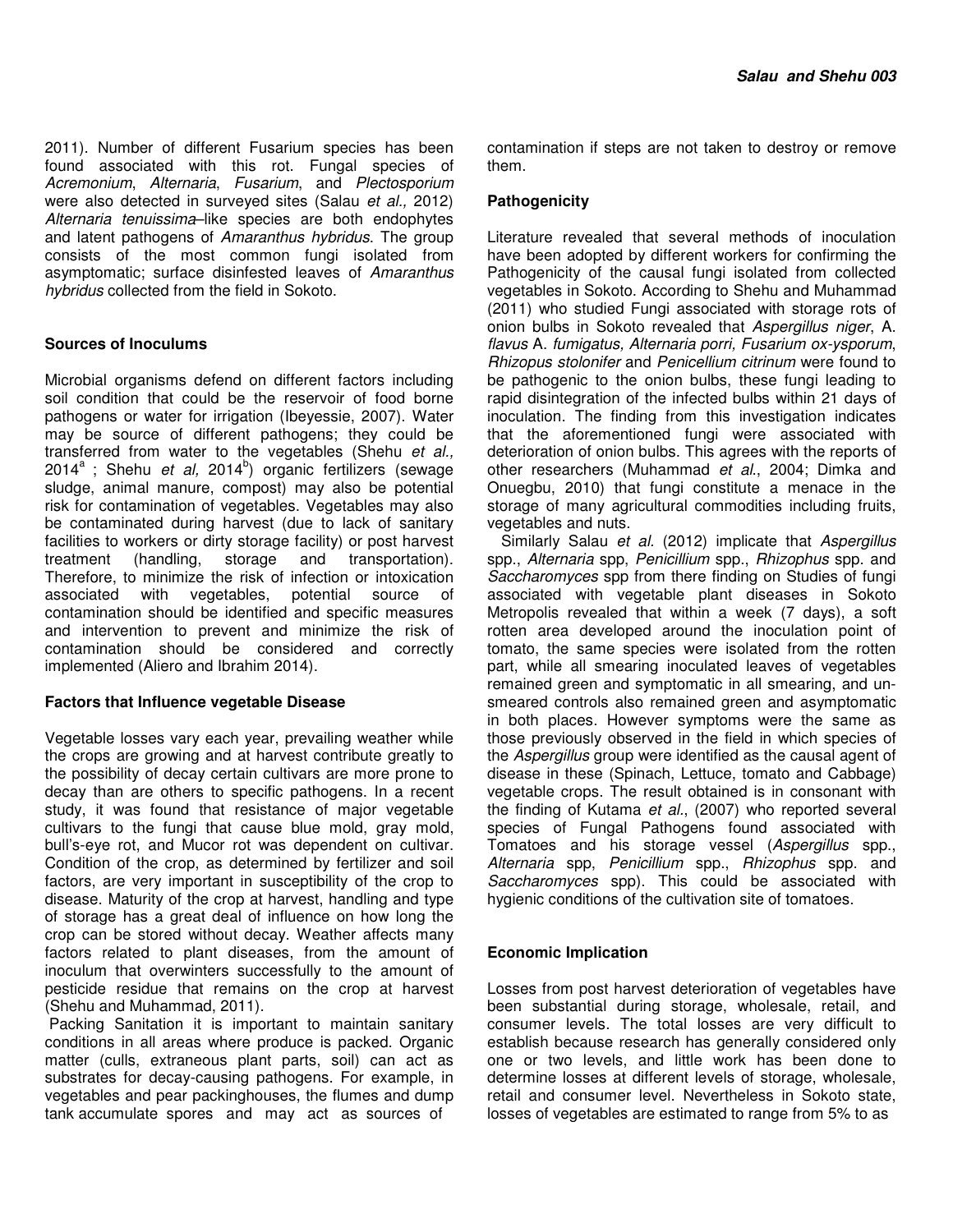much as 43% of the harvested vegetables (Shehu *et al.,*  $2014<sup>b</sup>$ ), most of the vegetable decay results from microbial infection (through wounds made during harvest) and postharvest handling. However, infection may takes place in the orchard during the growing season and remain latent. And in storage, the pathogens become active again and invade the vegetable tissues.

#### **Management strategies**

A variety of techniques have been used to reduce the decay and other forms of vegetable losses in the area, these include heaping of onion on the floor of straw hurt, sanitation to reduce pathogens inoculums from all types of vegetables, careful handling to reduce wounding, staring vegetables at low temperature, treatment of vegetables with fungal inhibitor among others.

#### **CONCLUSION**

It was concluded from the above review that fungal disease of vegetables is caused by several pathogenic fungi under different conditions. Many studies have been carried out with respect to occurrence, causal organisms, severity, losses, Pathogenicity and disease management. This review may help the future researchers to devise a concrete strategy for evaluating different pathological aspects and management of the post harvest fungal diseases of vegetables. However, further study is needed to reveal all the other recent reports about various pathological aspects on the fungal diseases of vegetables and management strategies opted for diseases**.**

#### **REFERENCES**

- Abdullahi K, Abubakar U, Adamu T, Daneji AI, Aliyu RU, Jiya N, Ibraheem MTO, Nata'ala SU (2009). Malaria in Sokoto, North Western Nigeria *Afri. J. Biotechnol.,* **8** (24): 7101-7105,
- Ali S, Rivera VV, Secor GA (2005). First report of *Fusarium gramincearum*  causing dry rot of potato in North Dakota. *Plant Dis.*, **89:** 105-109.
- Aliero AA, Ibrahim AD (2014). Aflatogenic and Aflatoxin contents of dried vegetables sold in Sokoto Metropolis, Nigeria. *Journal of Emerging Trends in Engineering and Applied Sciences* (JETEAS) 5(7): 116- 120
- DESA, Department of Economic and Social Affairs (2000). World Population Prospects: The 2000 revision. United Nation population division, Department of Economic And Social Affairs in Badaurakis. Int. J. Agribus., 18(4): 543-558.
- Dimka SON, Onuegbu BA (2010). Mycoflora of copra and effect of brining on some properties of copra in Nigeria. *Agriculture and Biology Journal of North Amer-ica*:2151 – 7525
- Dogon-Daji SD (2005). Economics of dry season onion production and marketing in Sokoto and Kebbi States. A Ph.D Thesis submitted to the Department of Agricultural Economics and Extention Usman Dan Fodio University, Sokoto, Nigeria.
- Dogondaji SD, Baba KM, Muhammad I, Magaji MD (2005). Evaluation of onion storage losses and impli-cation for food security in Sokoto Metropolis. *Bulletin of Science Association of Nigeria.* 26: 10 – 14
- FAO (2008). Food and Agriculture Organization. The World Vegetable Centre Newsletter. www.avrdc.org
- FAO (2012). Food and Agriculture Organization. The State of Food and Agriculture www.**fao**.org/docrep/016/i3027e/i3027e
- Ibeyessie J (2007). Bacterial pathogens recovered from vegetables Irrigated by waste water. *Journal of Environmental health*, **37** (6):711-718
- Ibrahim AD, Hussaini H, Sani A, Aliero AA, Yakubu SE (2011). Volatile metabolite profiling to discriminate diseases of tomato fruit inoculated with three toxigenic fungal pathogens. Research in biotechnology, 2 (3):14-22
- Ibrahim M (2002). Physiological studies on fungal isolates associated with prehavest rotten tomato (*Lycopersicum esculentus* (Mill)) fruits in some selected Local Government Areas of Sokoto State, Nigeria. *M.Sc Thesis,* Usmanu Danfodiyo University, Sokoto, Nigeria
- Ibrahim ND (2005). Insect infestation and control of thrips in onion in Sokoto State, Nigeria. A Ph.D. thesis submitted to the Department of crop protection. faculty of Agriculture. University of lorin. crop protection, faculty of Agriculture, University of Ilorin, Nigeria.
- Iqbal SM, Ghafoor ZA, Haqqani (2003). Pathogenicity and fungicidal efficacy for sclerotinia rot of brinjal. *Int. J. Agric. Biol.*, **5**(4): 618-620.
- Kader AA, Rolle RS (2004). In the role of post harvest management in assuring the quality and safety of horticultural produce, FAO Food and Agricultural Organizations of the United Nations, Rome.
- Kutama AS, Aliyu BS, Muhammed I (2007). Fungal Pathogens Associated with Tomato Wicker Storage Baskets. *Science World Journal,* 2: 345- 378
- MOI (2008). Ministry of Information, Sokoto, Nigeria. Diary. Pp. 12
- Muhammad S, Shehu K, Amusa NA (2004). Survey of the market Diseases and aflatoxin contamination of tomato (*Lycopersiconescolentus*Mill.)Fruits in Sokoto, Northwestern Nigeria. *Nutrition and food science*, 34 (2),72-76
- NFDO (2005). Poverty reduction and increased productivity through empowerment. Fadama Development Project. National Fadama Development Office of Projects Coordinating Unit. Federal Ministry of Agriculture and Rural Development, Nigeria.
- NPC/FRN (2007). Nigeria Population Commission, Federal Rep. of Nigeria. Special FGN Gazette no. 23 on the 2006 Population Census.
- Patel NA, Dange SRS, Patel SI (2005). Efficacy of chemicals in controlling fruit rot of tomato caused by *Alternaria* tomato*. Indian J. Agric. Res.*, **39**: 72-75.
- Salau IA (2012). Studies of fungi associated with Human skin and vegetables disease in fadama land of Sokoto metropolis, land of Sokoto metropolis, Sokoto state, Nigeria. *M.Sc Thesis,* Usmanu Danfodiyo University, Sokoto, Nigeria
- Salau IA, Kasarawa AB, Tambuwal NI (2012). Fungi associated with vegetable plant diseases in the Fadama land areas of Sokoto Metropolis. Proceeding of Agricultural Society of Nigeria (ASN) 46<sup>th</sup> *Annual Conference ("Kano 2012")* Pp**:** 779-782
- Shehu K, Aliero AA (2010). Effects of purple blotch infection on the Proximate and mineral contents of onion Leaf *international Journal*<br>*of Pharma Sciences and Research* (IJPSR) Vol.1(2), 131-133 of Pharma Sciences and Research (IJPSR)
- Shehu K, Asma'u Muhammad M, Ibrahim AS (2014<sup>b</sup>). A Preliminary study on Microbial Contamination of Leafy Vegetables in Sokoto Metropolis, Nigeria *Aceh Inter. J. Sci. and Technol., 3(3): 140-144*
- Shehu K, Muhammad S, Ezekiel A, Salau 1A (2014<sup>d</sup>). Incidence and control of root-knot nematodes (*Melodogyne incognita*) on egg plant (*Solanum melongene Mill.*) in Zamafara *Journal of Advance Research in Biological Sciences* 1(5): 76-83
- Shehu K, Muhammad S, Salau IA (2014 $\textdegree$ ). Fungi associated with fruit rot of tomato (*Solanum esculentum* Mill) in Sokoto. *American Journal of Research Communication*, 2014 www.usa-journals.com, ISSN: 2325- 4076.